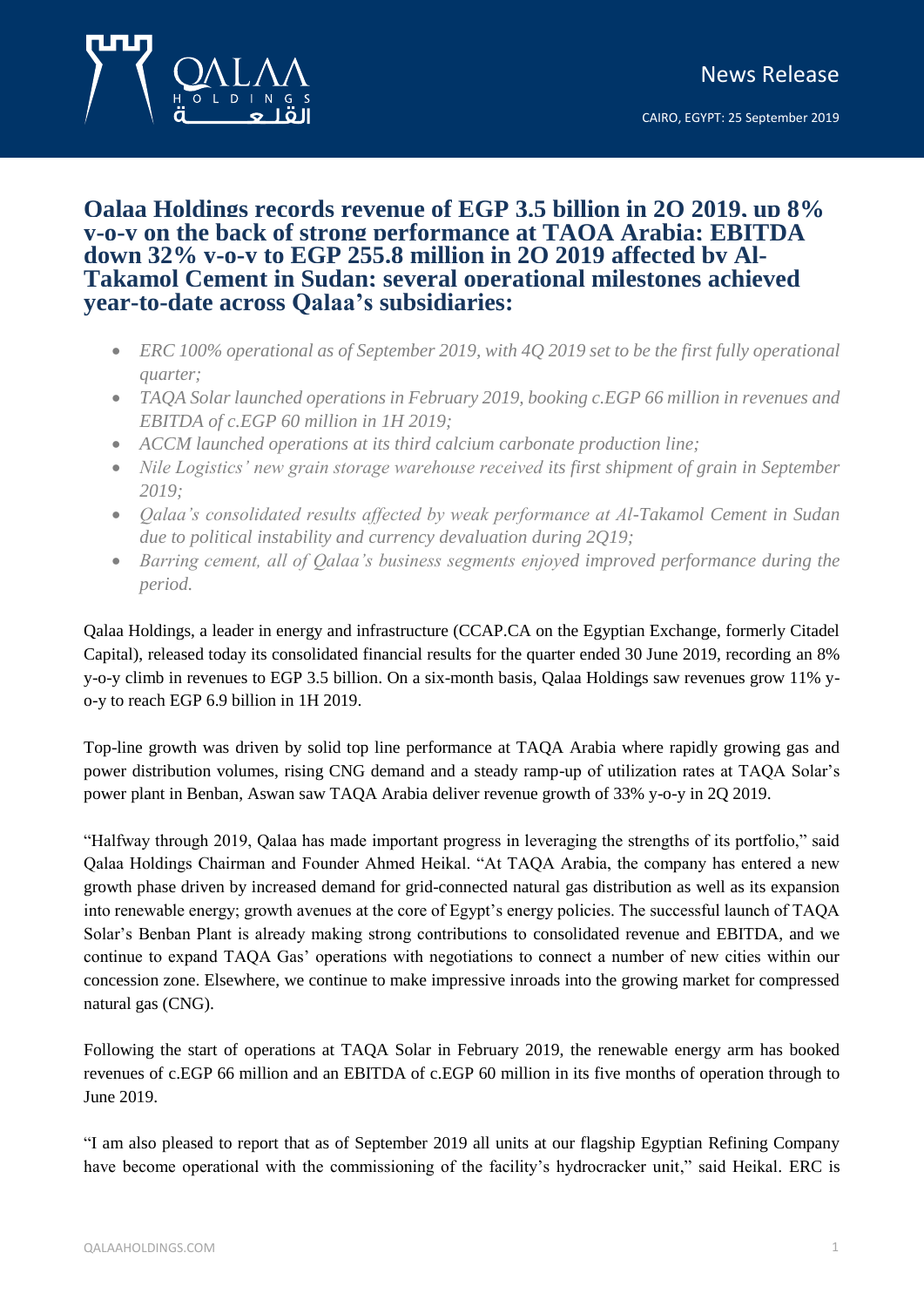

currently seeing a steady ramp-up of utilization rates and has already supplied the Egyptian General Petroleum Company (EGPC) with over 700 thousand tons of refined oil products, with the fourth quarter of the year being its first full operational quarter."

"Meanwhile at our mining operations, production has commenced at ASCOM's third calcium carbonate production line, providing the company with the efficiency and capacity needed to capture market opportunities. During September we have also inaugurated Nile Logistics' grain storage warehouse at the port of Nubareya, with a capacity of 100k tons per annum. These operational developments across Qalaa's subsidiaries have significantly strengthened our market position in the respective sectors, and we expect operational gains to drive a strong growth momentum over the coming period," said Heikal.

Qalaa recorded an EBITDA of EGP 255.8 million in 2Q 2019, a 32% y-o-y decline driven primarily by the company's subsidiary Al-Takamol Cement in Sudan. In line with management's expectation during 1Q 2019, rising energy and feedstock costs as well as the devaluation of the Sudanese pound have severely affected Al-Takamol's profitability in the second quarter of the year. However, management expects Qalaa's consolidated EBITDA to return to the growth trajectory it has displayed since 2016, driven by the stabilization of the political and financial situation in Sudan, a growing contribution by Nile Logistics with the launch of its grain storage warehouse as well as a larger contribution from TAQA's solar arm.

"With ERC on the cusp of its first fully operational quarter, Qalaa is on the threshold of a new chapter in its journey as a leader in energy and infrastructure," said Hisham El-Khazindar, Qalaa Holdings' Co-Founder and Managing Director. "We are confident that the strategic vision that has led us to this moment will continue to bear fruit for the Group's results, which are underpinned by solid fundamentals across our business segments. We see this robustness providing a solid hedge against changes in our external environment. To this end, Qalaa continues to implement efforts aimed at streamlining and repositioning our portfolio where we believe such a need exists, with an eye to generating profitable top line expansion across sectors.

Qalaa Holdings booked a consolidated net loss after minority interest of EGP 224.5 million in 2Q 2019 against a net profit of EGP 261.5 million in the same quarter one year ago. It is worth noting that 2Q 2018 figures included a non-cash gain of EGP 919.6 million related to the deconsolidation of Africa Railway's operational liabilities as well as gains from acquisition and restructuring activities.

Heading into the final quarter of the year, we see Qalaa's investments across its business segments and its portfolio delivering gradual improvement in the company's consolidated profitability over the coming period," El Khazindar concluded.

Qalaa Holdings' full business review for 2Q 2019 and the financial statements on which it is based are now available for download on ir.qalaaholdings.com.

—Ends—

*Previous Qalaa Holdings press releases on this subject and others may be viewed online from your computer, tablet or mobile device at qalaaholdings.com/newsroom*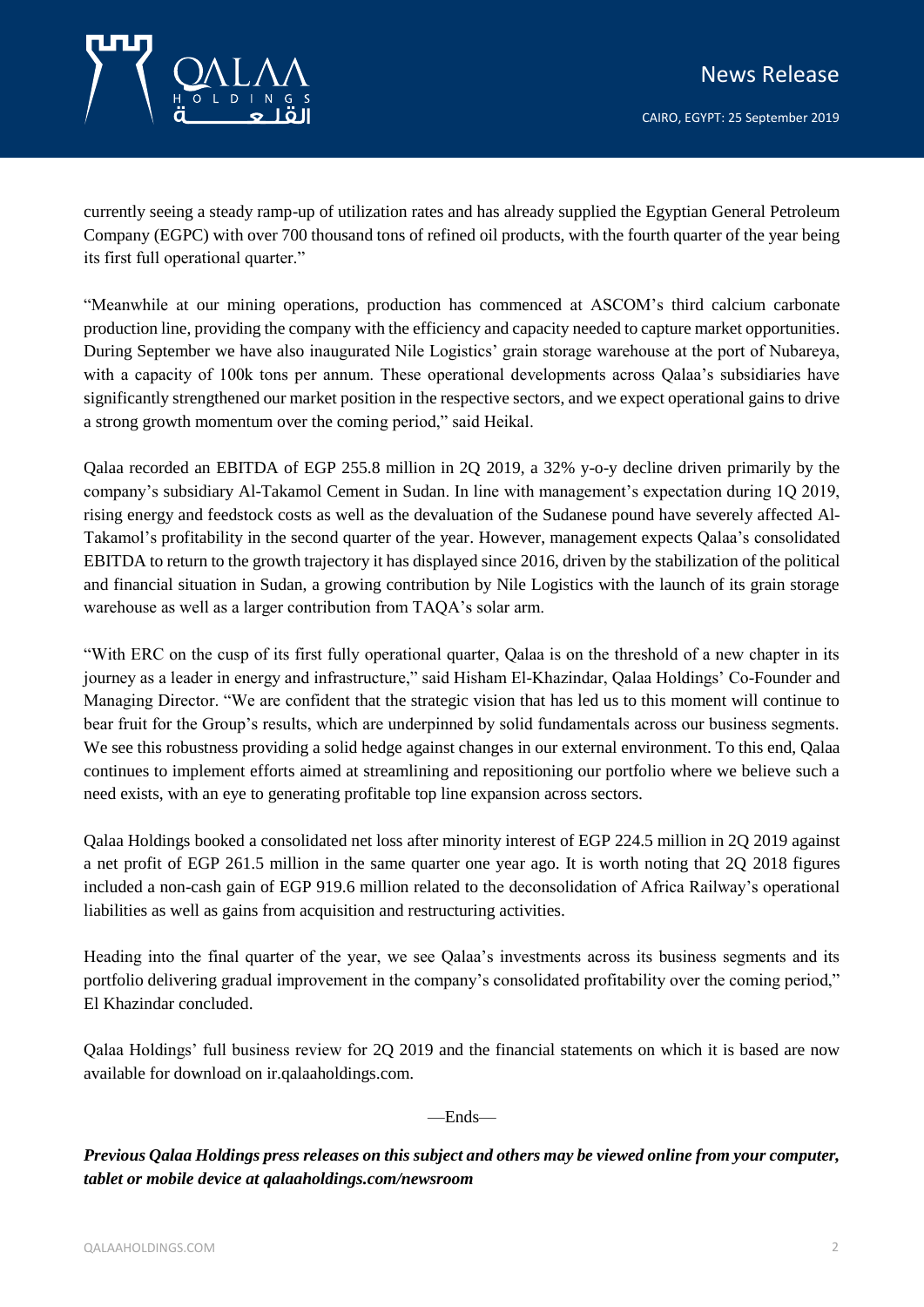

CAIRO, EGYPT: 25 September 2019

*Qalaa Holdings (CCAP.CA on the Egyptian Stock Exchange) is an African leader in energy and infrastructure. Formerly known as Citadel Capital, Qalaa Holdings controls subsidiaries in industries including Energy, Cement, Transportation & Logistics, Mining and Printing & Packaging. To learn more, please visit qalaaholdings.com*.

## **Forward-Looking Statements**

Statements contained in this News Release that are not historical facts are based on current expectations, estimates, projections, opinions and beliefs of Qalaa Holdings. Such statements involve known and unknown risks, uncertainties and other factors, and undue reliance should not be placed thereon. Certain information contained herein constitutes "targets" or "forward-looking statements," which can be identified by the use of forward-looking terminology such as "may," "will," "seek," "should," "expect," "anticipate," "project," "estimate," "intend," "continue" or "believe" or the negatives thereof or other variations thereon or comparable terminology. Actual events or results or the actual performance of Qalaa Holdings may differ materially from those reflected or contemplated in such targets or forward-looking statements. The performance of Qalaa Holdings is subject to risks and uncertainties.

**For more information, please contact** Ms. Ghada Hammouda Chief Marketing and Sustainability Officer Qalaa Holdings

ghammouda@qalaaholdings.com Tel: +20 2 2791-4439 Fax: +20 22 791-4448 Mobile: +20 106 662-0002 Twitter: @qalaaholdings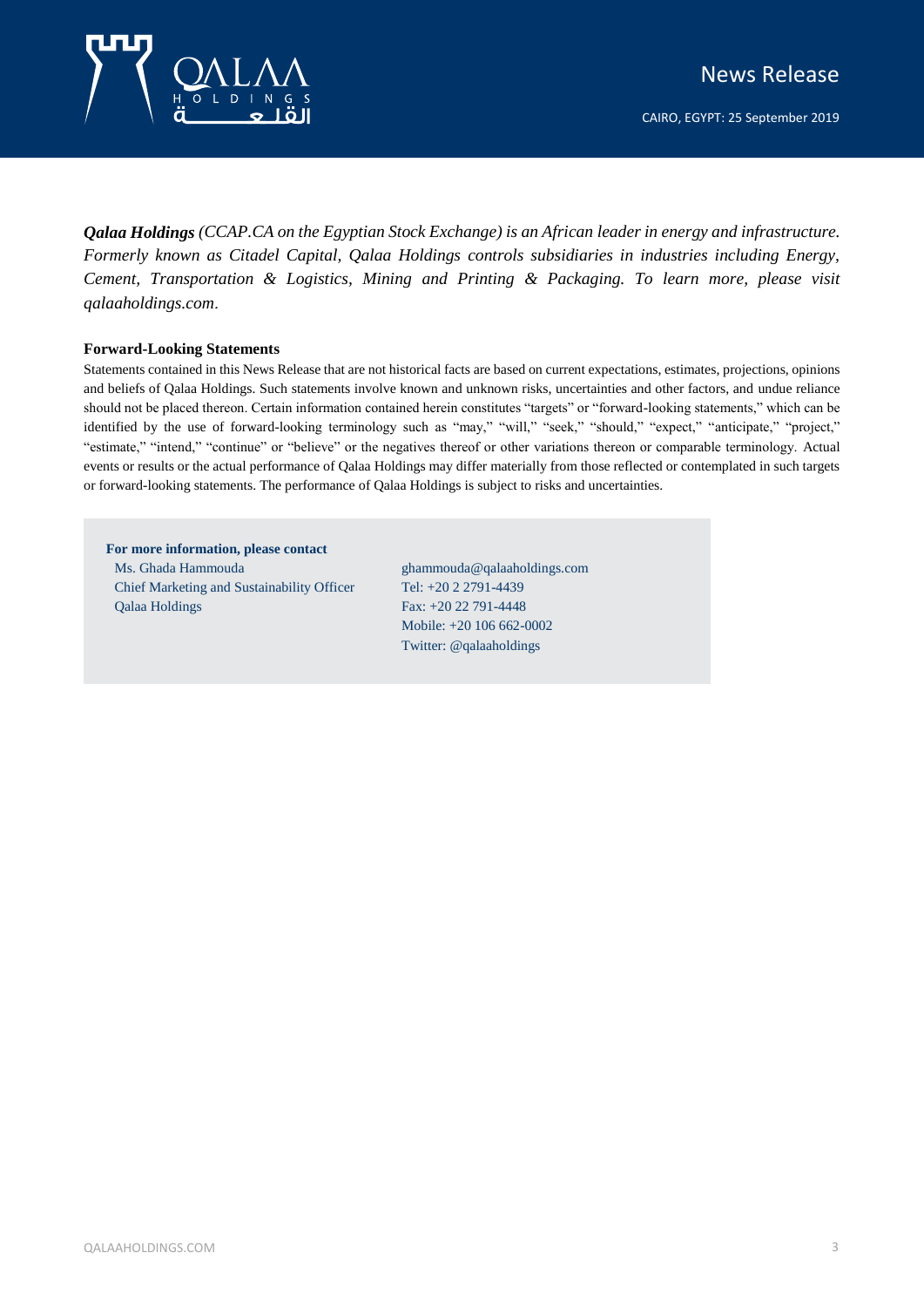



**نمو إيرادات القلعة ممعل نةةةةةة و %8 لتبلغ 5.3 مليار ج يه خال الرمع الثاني من عام 9102** بفضـل الأداء القو ي لشـركة طاقة عربية، وتراجع الأرباح التشـغيلية قبل خصـم الضـرائب والفوائد **واإلهالك واالنةةةةةةتعالك ممعةل نةةةةةة و %59 إلى 933.8 مليون ج يةه خال نفا الفتر نظ را**  لتراجع نتائج مصنع أسمنت التكامل في السودان، والشركة تنجح في تحقيق العديد من الإنجازات التشغيلية بمختلف شركاتها التابعة منذ بداية العام الجا*ر ى* 

- ه تشغيل مشروع الشركة المصرية للتكرير بالكامل اعتبارًا من سبتمبر ٢٠١٩ ، وانطلاق التشغيل التجاري في الربع الأخير من العام
- ه بدء تشغيل محطة الطاقة الشمسية في فبراير. ٢٠١٩ مع تسجيل إيرادات بقيمة ٢٦ مليون جنيه تقريبًا خلال النصف الأول من العام وأرباحًا تشغيلية بقيمة ٢٠ مليون جنيه تقريبًا خلال نفس الفترة
	- شركة أسكوم لتصنيع الكربونات والكيماويات تبدأ تشغيل خط الإنتاج الثالث بمصنعها
	- استلام أول شحنة بمستودع تخزين الحبوب الجديد التابع لشركة نابل لوجيستيكس في سبتمبر 191
- ه تعكس النتائج المجمعة لشركة القلعة انخفاض إيرادات مصنع أسمنت التكامل في السودان على خلفية عدم استقرار الأوضاع السياسية وتراجع قيمة الجنيه السوداني خلال الربع الثاني من عام 1911
	- ه \_ بخلاف قطاع الأسمنت، نجحت جميع القطاعات الأخرى في تنمية نتائجها المالية خلال الربع الثاني من عام 1912

أعلنت اليوم شـركة القلعة (كود البور صــة المصـرية CCAP.CA) – وهي شـركة رائدة في اسـتثمارات الطاقة والبنية الأسـاسـية – عن النتائج المالية المجمعة للفترة المالية المنتهية في ٣٠ يونيو ٢٠١٩، حيث بلغت الإيرادات ٣٫٥ مليار جنيه، وهو نمو سـنوي بمعدل ٨% بفضــل الأداء القوي لشــركة طاقة عربية التي ارتفعت إيراداتها بمعدل ســنوي ٣٣% خلال نفس الفترة في ضـــوء نمو حجم أنشــطة توزيع الغاز الطبيعي والكهرباء، إلى جانب ارتفاع الطلب على محطات الغاز الطبيعي، فضـلاً عن زيادة معدلات الكفاءة التشـغيلية بمحطة الطاقة الشـمسـية في بنبان بمحافظة أسوان. وخلال النصف الأول من عام ٢٠١٩، بلغت الإير ادات ٦٫٩ مليار جنيه بزيادة سنوية قدرها ١١%.

وفي هذا السياق أوضح الدكتور أحمد هيكل مؤسس ورئيس مجلس إدارة شركة القلعة، أن نتائج النصف الأول من عام ٢٠١٩ تعكس نجاح القلعة في تعظيم الاستفادة من المميزات التنافسية التي تنفرد بها محفظة استثماراتها بفضل جهود الإدارة لإعادة هيكلتها وتنويعها خلال الفترة السابقة، حيث تأتي في المقدمة شركة طاقة عربية التي بدأت جني ثمار تلك الجهود وتسطير صفحة جديدة من مسيرة نموها، في ضوء ارتفاع الطلب على خدمات توزيع الغاز الطبيعي والكهرباء وسط اهتمام متزايد من الحكومة بتطوير سياسات الطاقة في مصـر وأضـاف أن القلعة شـهدت ارتفاع المساهمة الإيجابية لمحطة الطاقة الشمسية ببنبان في إجمالي الإيرادات والأرباح التشغيلية قبل خصم الضرائب والفوائد والإهلاك والاستهلاك، علمًا بأن الإدارة تعتزم مواصلة التوسع بأنشطة توزيع الغاز الطبيعي وتجري حاليًا مجموعة من المفاوضـات لربط مجموعة من المدن الجديدة الواقعة داخل الامتيازات التابعة للشــركة بشــبكة الغاز الطبيعي، وذلك بالتوازي مع افتتاح المزيد من محطات الغاز الطبيعي بمختلف أنحاء الجمهورة .

وتجدر الإشـارة إلى بدء تشـغيل محطة الطاقة الشـمسـية ببنبان في فبراير ٢٠١٩، حيث نجح المشـروع خلال خمسـة أشـهر فقط من تشـغيله في تسجيل إيرادات بقيمة ٦٦ مليون جنيه تقريبًا، وكذل أرباحًا تشغيلية بقيمة ٦٠ مليون جنيه تقريبًا خلال نفس الفترة.

وتابع هيكل أن سبتمبر ٢٠١٩ شـهد تشغيل جميع وحدات مشروع الشركة المصرية للتكرير بعد تشغيل وحدة التكسير الهيدروجيني المتبقية، وأن الشركة تعمل حاليًا على تنمية الطاقة التشغيلية تمهيدًا لبدء التشغيل التجاري خلال الربع الأخير من العام الجاري، علمًا بأن المشروع قام بالفعل بتوريد أكثر من ٧٠٠ ألف طن من المنتجات البترولية إلى الهيئة المصرية العامة للبترول.

وأضـاف هيكل أن قطاع التعدين شـهد قيام شركة أسكوم لتصنيع الكربونات والكيماويات بإطلاق خط إنتاجها الثالث، والذي من المتوقع أن يعزز الكفاءة والقدرة الإنتاجية للشـركة مع تمكينها من توظيف فرص النمو وتلبية الطلب المتزايد على منتجاتها، وبالتالي تحسـين معدلات الربحية. وعلى صـعيد قطاع النقل واللوجيستيات، قامت شركة نايل لوجيستيكس في سبتمبر بتشـغيل مستودع تخزين الحبوب الجديد في ميناء النوبارية